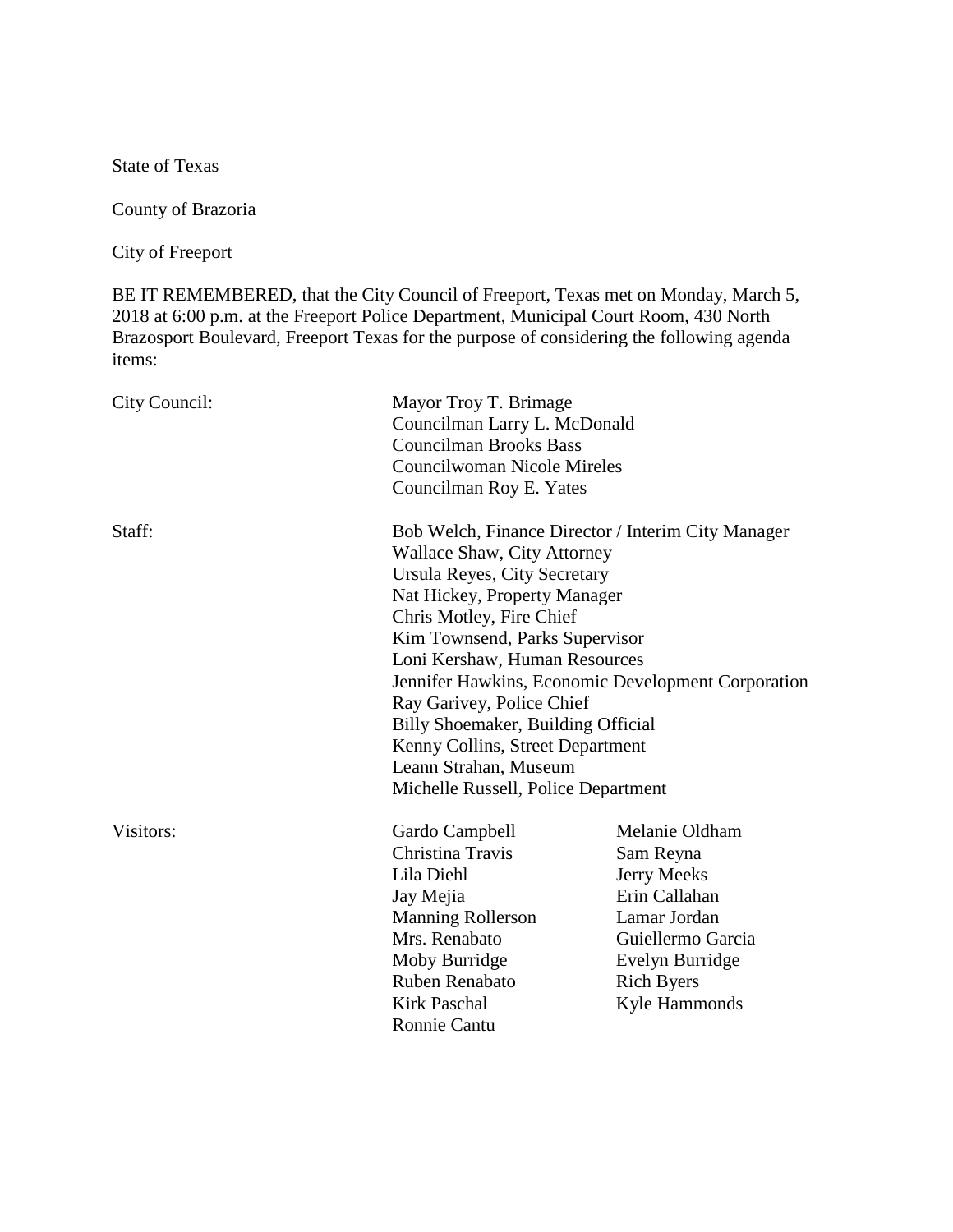# Call to order.

Mayor Troy T. Brimage called the meeting to order at 6:00 p.m.

## Invocation.

Wallace Shaw offered the invocation.

## Pledge of Allegiance.

Mayor Troy T. Brimage led the Pledge of Allegiance.

## Attending citizens and their business.

Manning Rollerson is concerned about the ditch that is facing Terminal Street he said it is too deep and he can't get his lawnmower down in the ditch to cut the grass. He also said the ditch is full of water because it is not draining properly. He wanted to know if any money was going to be put into the East End. He said that he wants to build a warehouse on his property. Mayor Brimage stated that Jerry Meeks is currently working on a 48,000 thousand dollar sewer project in the East End. Mayor Brimage also told Mr. Rollerson that he would send David Hoelewyn or Kenny Collins to go look at the ditch.

## Consideration of approving the minutes for February 26, 2018.

Mayor Brimage stated Councilman Bass had a couple of corrections from the February 26, 2018 minutes. One was a spelling error and the other was a conversation that Mayor Brimage and Councilman McDonald had about levee road and it being closed at night.

On a motion by Councilman Bass, seconded by Councilman McDonald, with all present voting "Aye", Council unanimously approved the February 26, 2018 Council Minutes.

## Consideration of approving Resolution 2018-2537 authorizing Crime Victim's Advocate position to be operated for the 2018-2019 and 2019-2020 Fiscal Year.

Michelle Russell stated that last year they tried it to see how it would go.This time she wrote a grant to fund her position for 2 years. Councilman Yates asked if the grant paid for everything and a vehicle. Michelle said last year it didn't pay for a vehicle because the state doesn't fund the vehicle for the first year. This year's grant will pay for her to have a vehicle because it is a 2 year grant. Councilman Yates asked how many crime victims she has helped in the last year. Michelle stated that as of October  $1<sup>st</sup>$ , 21 crime victims have accepted her help and another 40 have been contacted. She helps them all the way through trial until their offender is convicted or until he gets out of prison. Councilman Yates stated when The Facts publish the police report, hardly anything is in Freeport, It's all in Lake Jackson.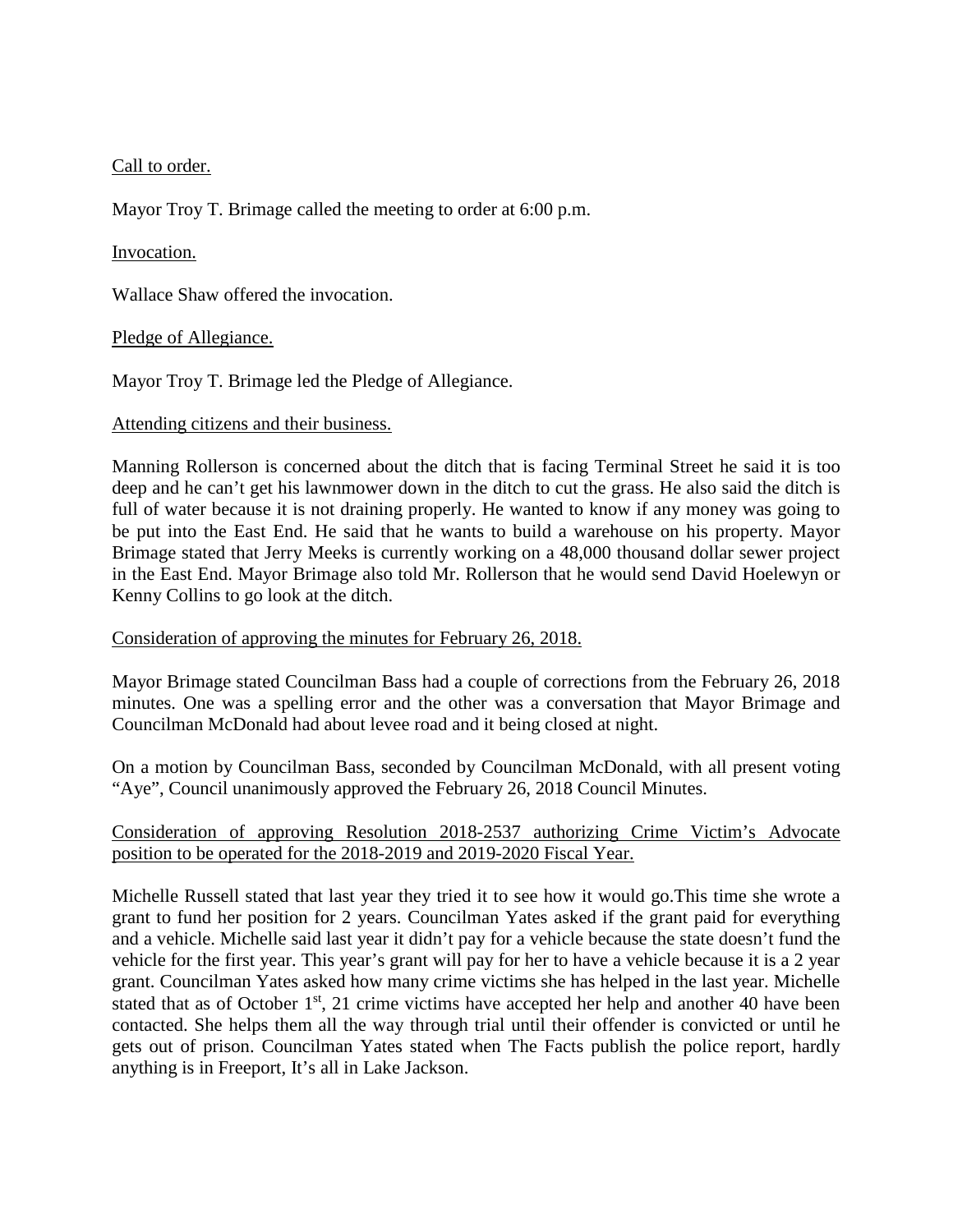On a motion by Councilman Yates, seconded by Councilman Bass, with all present voting "Aye", Council unanimously approved Resolution 2018-2537 authorizing Crime Victim's Advocate position to be operated for the 2018-2019 and 2019-2020 Fiscal Year.

# Consideration of authorizing preparation of documents for sell of Lot 15,Block 46, Freeport Townsite, known as 226 West 2nd Street. Tax ID 4200-0497-000.

Mayor Brimage asked Mr. Hickey what size lot this was he said 50 by 140 feet. Mayor Brimage stated that Mr. Shaw advised him that since it was a 50 foot lot that it would have to be put in the paper for bids. Mayor Brimage stated that Tammy's business is booming and he thinks it would be an asset to her business to sell it to her. Councilwoman Mireles asked if it's because of the size of the lot that we have to put it in the paper. Mr. Shaw stated that the question is if it was a buildable lot under the zoning ordinance of the City, That's why Mr. Shaw asked Mr. Hickey if all the lots in that block were the same size. Billy Shoemaker stated that with all the existing structures that are there in the ROW and setbacks that he doesn't think it's a buildable lot. Councilman McDonald asked if the lot size that we specify is 50 by 125. Mr. Hickey said the majority are 140 here in the City of Freeport. Councilwoman Mireles asked if the property had been surveyed. Mr. Hickey stated he did have a copy of the appraisal. Councilman McDonald said it was 6500 square feet of pavement. Councilman Bass asked if this would post for bid process as required by law if it's not done correctly all she's getting is a worthless piece of paper.

On a motion by Councilman Yates, seconded by Councilwoman Mireles, with all present voting "Aye", Council unanimously approved authorizing preparation of documents for the sale of Lot 15, Block 46, and Freeport Townsite, known as 226 West 2nd Street. Tax ID 4200-0497-000.

Consideration of authorizing preparation of documents for closing, abandoning and selling a portion of Wharton Street ROW between Blocks 809 and 790 abutting Lot 12, Block 809 and Lot1, Block 790.

Mayor Brimage stated that back in the 60's an ordinance was passed closing it. Councilman Yates asked why it was closed. Councilwoman Mireles asked if there were any utilities running through the property. Jerry Meeks said just the sewer. Councilman McDonald asked Mr. Hickey if Lamar Jordan owned both sides of the easement. Mr. Hickey said yes. Councilman McDonald asked if the neighbor on the other side had been contacted to see if they wanted their half and Mr. Hickey stated that they had not been contacted. Mayor Brimage asked Mr. Jordan what his plans were to do with the property. Mr. Jordan stated he is looking for more lots in that area to put them all together. Mayor Brimage stated that in the future that he would have a reversion clause that if something isn't done in a certain amount of time that it needs to be reverted back to the city.

On a motion by Councilman Yates, seconded by Councilwoman Mireles, with all present voting 2 to 2. Councilman McDonald and Councilman Bass voting "Nay" authorizing preparation of documents for closing, abandoning and selling a portion of Wharton Street ROW between Blocks 809 and 790 abutting Lot 12, Block 809 and Lot1, Block 790.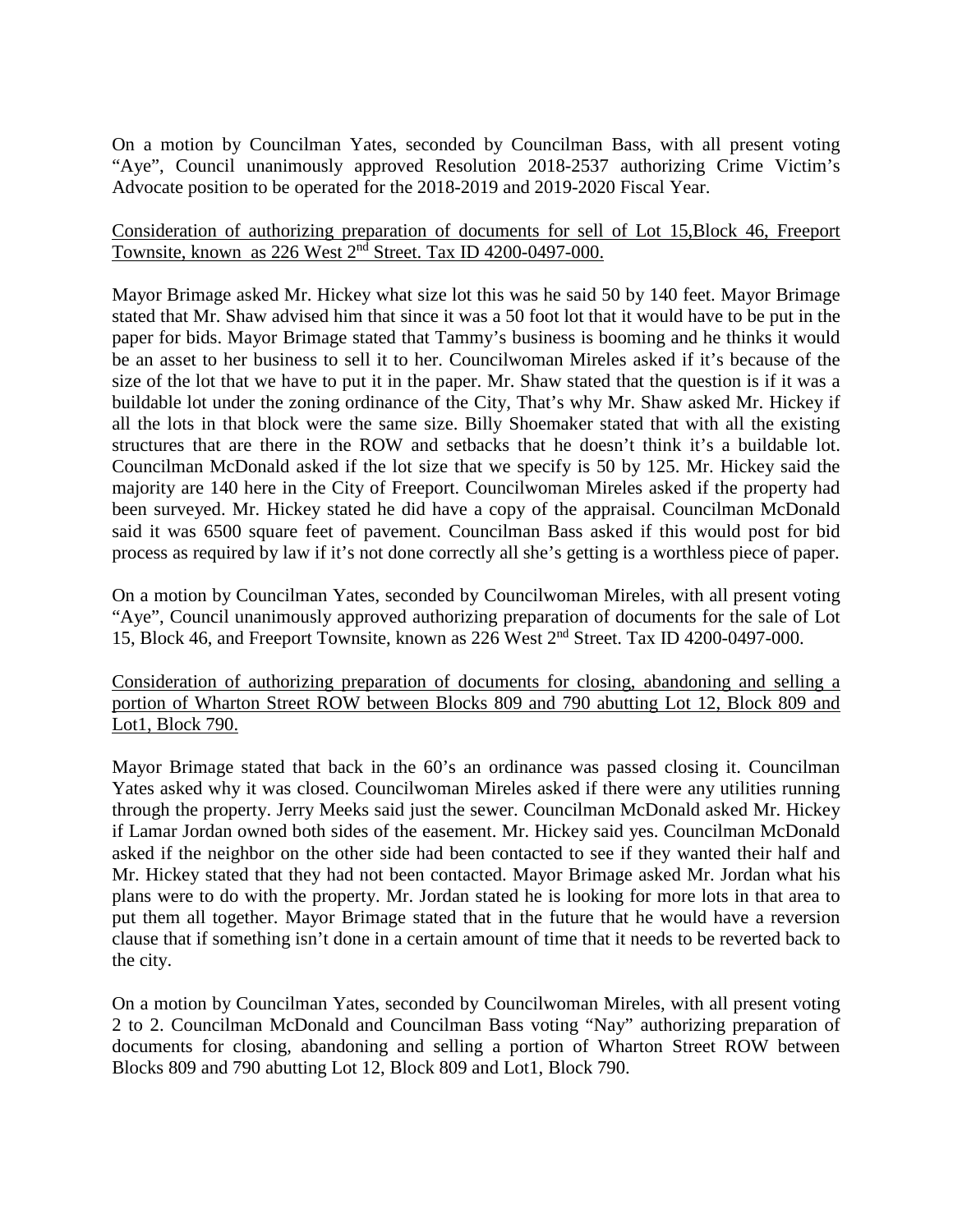Councilman McDonald stated that he wouldn't mind it but he wanted a deadline. He gave examples of Mr. Wong and the Urban Renewal that nothing has been done with the property. Mayor Brimage stated since that failed he entertained a motion to sale the property and to put a time restraint on it of a year. Mayor Brimage asked Mr. Jordan if a year was long enough. Mr. Jordan stated that he wanted to buy more lots and he didn't think he would be able to do anything in a year. Councilman Yates stated that he didn't think that any limits should be put on city lots he said on big property yes but not on lots like these. Mayor Brimage gave an example that all around town we were seeing this because no one wanted to sale their property. Councilman Yates disagreed and stated that if the City didn't sale Mr. Jordan the property he wasn't going to do anything in a year with it. Councilman McDonald told Councilman Yates that just the other day he voted to not sale a piece of property that the county sold on the tax sale and Councilman Yates voted against it and it was off the tax roll for 19 years. Councilman Yates said he didn't remember voting against it. Councilman McDonald advised Councilman Yates that yes he did because he asked Mr. Hickey how long the property had been off the tax row and Mr. Hickey stated 19 years. Mayor Brimage told Mr. Jordan that he wanted to be a fair and wanted to promote development he asked Mr. Jordan if he would accept 2 years. Mr. Jordan asked what would happen after 2 years. Mayor Brimage said it would revert back to the City.

## Tabled

# Consideration of authorizing preparation of documents closing, abandoning and selling Wharton Street ROW between Blocks 788 and 811.

Mayor Brimage told Mr. Jordan that they would visit with him and figure out a way to do this.

Tabled

# Consideration of authorizing preparation of documents for closing, abandoning, and selling 8,717.5 (50 x 174.35 + - ) square feet of the Division Street ROW located South of Mystery Harbor Lane.

Mayor Brimage stated that Mr. Mejia has plans to build on this property. Mayor Brimage asked Mr. Mejia when his time frame was to get his house built. He stated he wanted to know first how much property he had to work with. Councilman Yates stated that we should just sale the lot to Mr. Mejia and not put any limitations. Councilman Yates commented "what about other people when they sale lots to one another should they have limitations". He said why should the City be different when the City sales a lot. Mayor Brimage disagreed with Councilman Yates and said why hold on to this lot forever. Mr. Renabato responded to Councilman Yates and stated that the difference between one person selling their property too another person is private property what we have here is public property belonging to the City. Councilwoman Mireles asked Mr. Mejia what his time frame was to build. Mr. Mejia said 3 years. Mayor Brimage asked Mr. Mejia if 3 years was enough time. Mr. Mejia said he wasn't against anyone else buying the property. Councilwoman Mireles made a motion to sale the property with a 3 year clause. Mayor Brimage stated that he would sale the property for the appraised value at \$ 45,800 with a revision clause of 3 years. Mr. Mejia asked that after 3 years and nothing is done if he lost the property with no value back?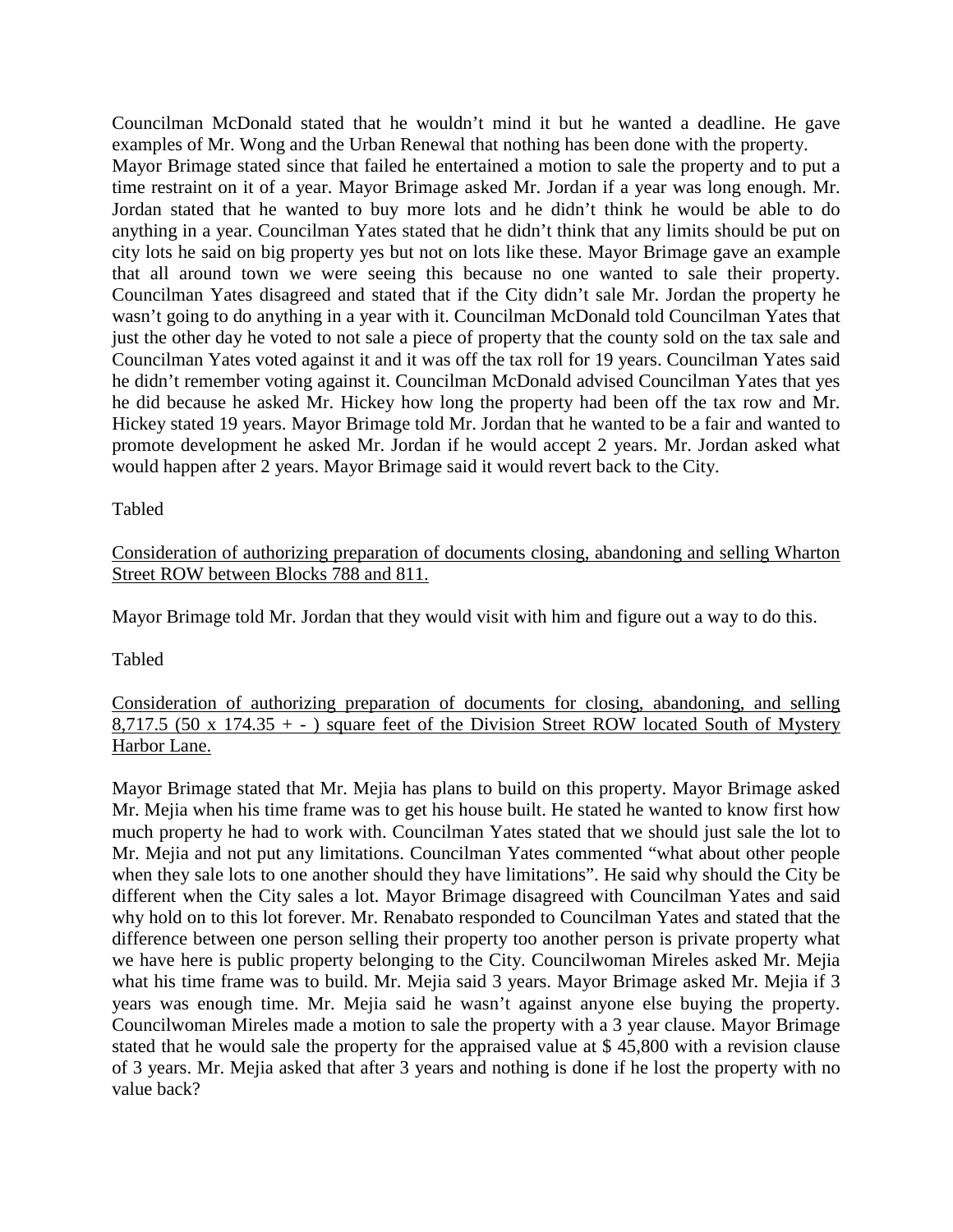Mr. Mejia denied the offer.

# Consideration of approving ten (10) 380 agreements for Guillermo Willie Garcia in the amount of \$ 5,000.00 each.

Mr. Willie Garcia is trying to help bring in development into Freeport and his plans are to build 10 homes. He said he first spoke to Jeff and that he advised Mr. Garcia to get all his paperwork together but that he was told the 380 was not available any longer. Councilman Yates asked Mr. Garcia what was a 380 agreement. Mr. Garcia stated a 380 agreement is where the City of Freeport refunds a portion of your investment back. Councilman Yates asked Mr. Garcia if the City had done this before. Mr. Garcia said yes other investors have taken advantage of the 380 agreement. Councilman Yates said that Mr. Garcia should get what the other investors have gotten before him. Councilwoman Mireles asked Mr. Garcia if he is asking for the money on the 3 houses Mr. Garcia has already built. Mr. Garcia said yes and continuing on with the others. Councilman Bass asked Mr. Shaw if he would prepare the 380 agreements for council to review and provide it to Mr. Garcia to review also. Councilman Bass asked if he had an estimated time frame when he would have those agreements ready. Mr. Shaw said it shouldn't take a long time. Mr. Garcia asked what is it that you would be reviewing off the 380 agreements. Councilman Bass told Mr. Garcia that he didn't know if completed construction qualifies for the 380 agreement he didn't know if it is retroactive or not. Mr. Garcia stated that back in 2017 he spoke to Jeff Pynes and he said the 380 agreement did not exist anymore but for Mr. Garcia to get his paperwork together and turn it in. Councilman Bass stated that a lot of things were discussed and verbally approved and things like this can't happen we need to have it in writing. Councilman Bass said he didn't know legally if the 380 agreement could be retro actively applied so he is asking Mr. Shaw to research because he doesn't want to agree on something that we can't agree to. Councilman Yates asked if they could just get Mr. Shaw to draw up the paperwork and what can be done legally to do it. Councilman Bass stated he agreed to that but he wanted Mr. Garcia to understand that the 3 homes that he has already built may not be included in the 380 agreement. Mayor Brimage stated that if it's not legal they will not do it but if so they will approve it and Mr. Garcia will get it going forward. Mr. Garcia stated that he just wanted what other builders and investors have gotten. Councilman Bass said he could not promise that but what he could promise is that it will be legal and fair and it will be properly done going forward.

On a motion by Councilman Yates, seconded by Councilman McDonald, with all present voting "Aye", Council unanimously approved ten (10) 380 agreements for Guillermo Willie Garcia in the amount of \$ 5,000.00 each.

Consideration of approving obtaining a cost estimate from John Mercer Associates Engineers for a sewer force main at Bryan Mound for the Department of Energy.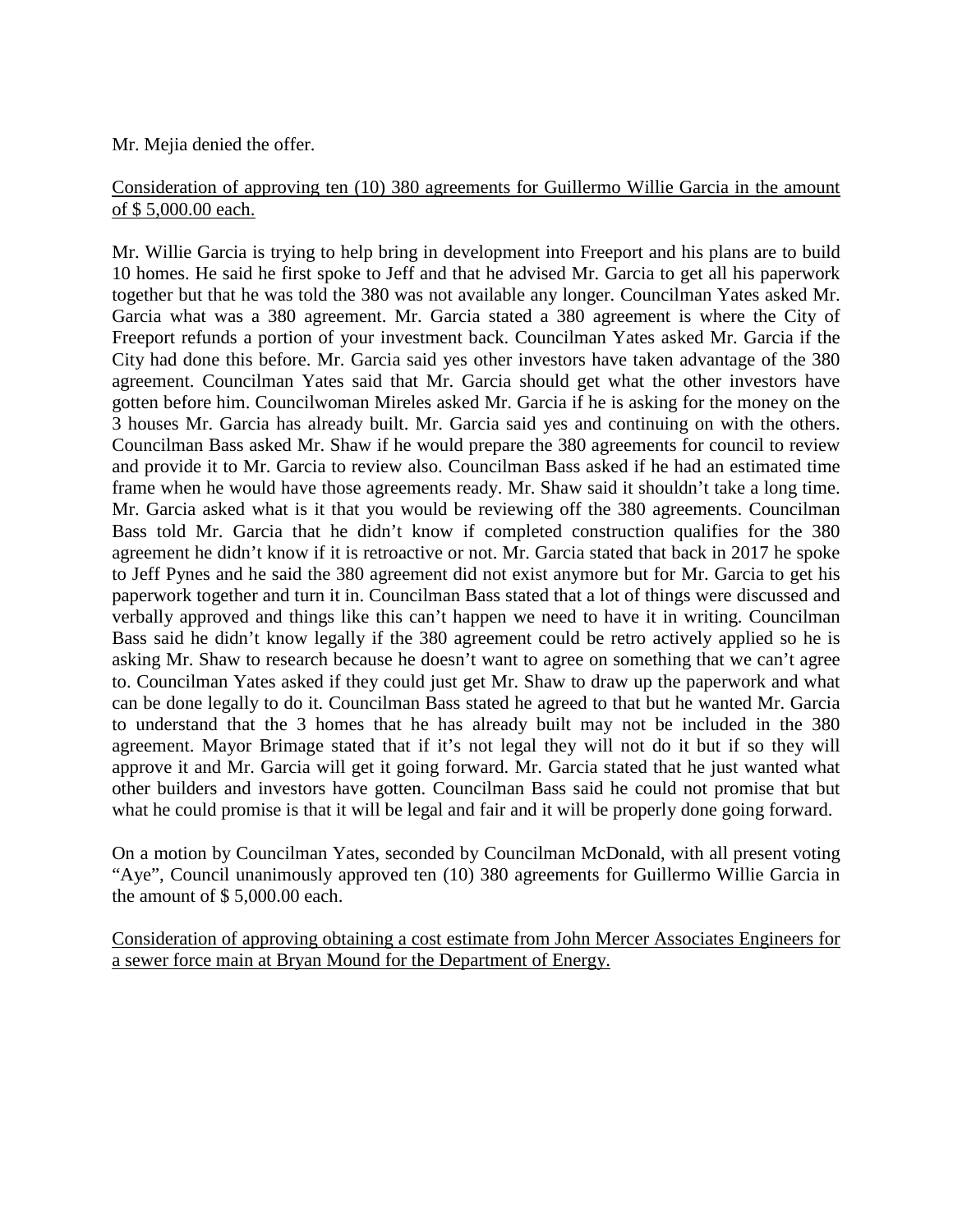Mayor Brimage stated that the Department of Energy has contacted us because they are having sewer issues and they want to purchase sewer services through the City. They will be paying for all the costs of the sewer install. The approval is for the Engineer to do all the necessary work to find out what it is going to cost and what it will all consist of. Councilwoman Mireles asked if they would be tapping into ours and if the City would be selling it. Mayor Brimage said yes and it would be no cost to the City. Councilman McDonald stated that one good thing about this is that we would have sewer at the Levee for anything that develops out at Quintana.

On a motion by Councilwoman Mireles, seconded by Councilman Bass, with all present voting "Aye", Council unanimously approved obtaining a cost estimate from John Mercer Associates Engineers for a sewer force main at Bryan Mound for the Department of Energy.

## Consideration of taking action on any other item discussed in Executive Session.

No Action Taken.

Work Session:

Mayor Troy T. Brimage announcements and comments.

Mayor Brimage let the citizens know that all the Department heads were available to talk to if they had any questions or concerns.

#### Councilman McDonald Ward A announcements and comments.

Councilman McDonald said he has driven around the East End and the port has taken down a few more houses and trees and he saw Center Point out there removing poles.

Councilman Bass Ward B announcements and comments.

Councilman Bass said budget process is coming up and he would like to have a Citizens Advisory Board regarding the budget.

Councilman Bass said the alleys are still being worked on but are not getting done fast enough.

Councilman Bass said he is still waiting on the contract from Mr. Meeks in regards to Veolia and SJC.

## Councilwoman Mireles Ward C announcements and comments.

Councilwoman Mireles asked Kim Townsend what the status was on the Mystery Boat. Kim said that it's getting to the point that it's not repairable and not safe anymore. Kim stated that we should put a fence around it and barricade it off.

Councilwoman Mireles thanked Kenny Collins for starting on the pot holes in her Ward.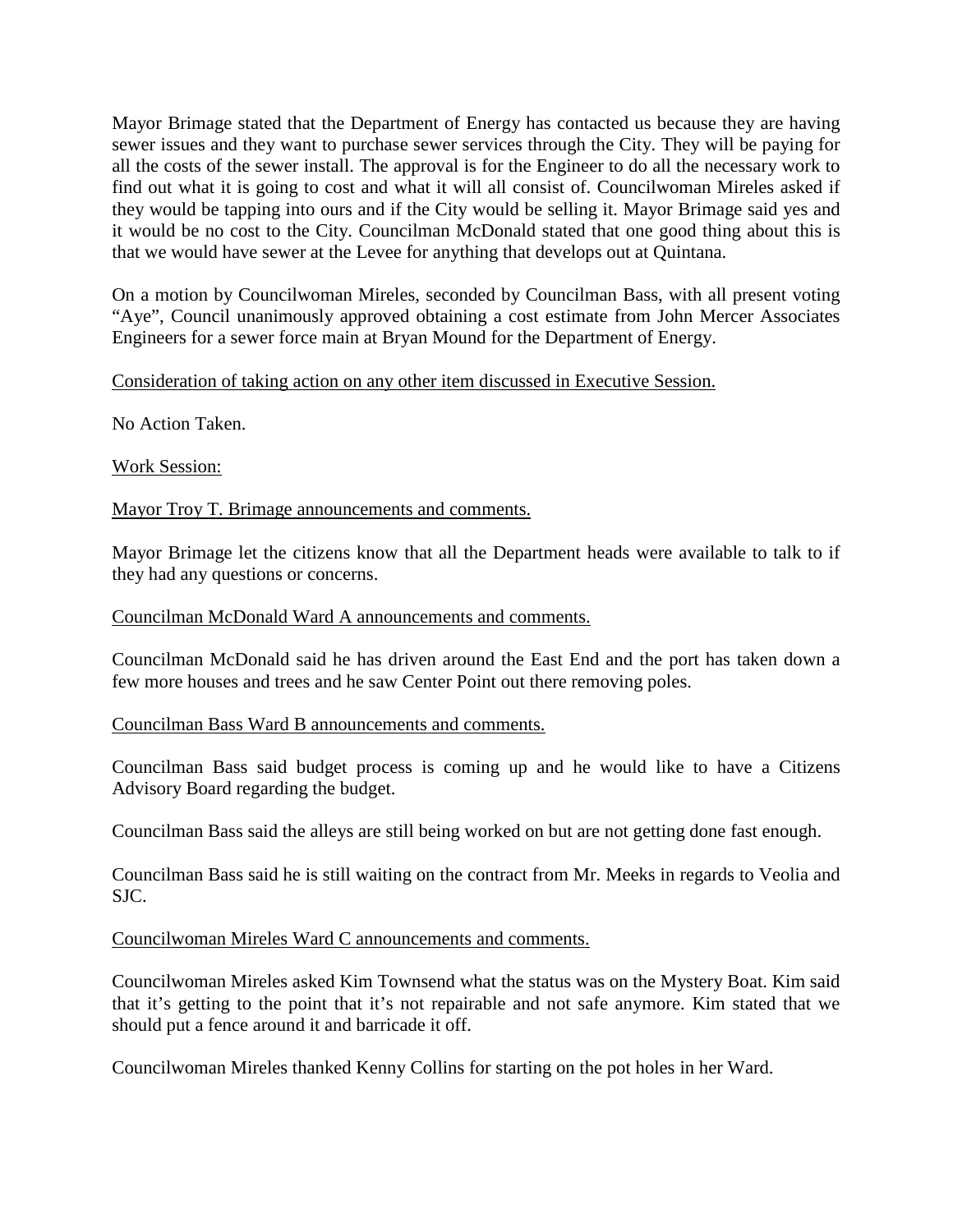## Councilman Yates Ward D announcements and comments.

Councilman Yates stated that Mr. Willie Garcia wanted to build a new business but that he couldn't because the detention pond requirement was taking up all the space. Councilman Yates said that was horrible.

### Updates on current infrastructure.

Victoria Street drainage was completed.

Councilman McDonald asked Jerry Meeks how the alley was coming along  $4<sup>th</sup>$  & Broad Street. He said they would start working on the water line in the next couple days.

Street Department patched up some holes on Avenue B and also on 1st and Maple.

### Update on Hwy 288 and Brazosport Blvd.

Mayor Brimage stated that we are one week away and to please contact your representative and senator and express you concerns.

#### Update on reports / concerns from Department heads.

Kim Townsend said that the playgrounds are in and they will be putting them up at all the parks.

#### Discuss Museum budget for maintenance, repairs, projects and events.

Leann Strahan provided three quotes to council for the roof at the Heritage House. She said that it has been patched over and over again and water is getting through into the walls. She stated the floor, interior walls and window seals are being damaged by this.

She also wanted to know if the Hickey building could be rented out to generate money. She said the Farmers Market is April and May.

Leann also said that for Spring Break they wanted to have movies, inflatable, snow cones and have kids play in the children's museum.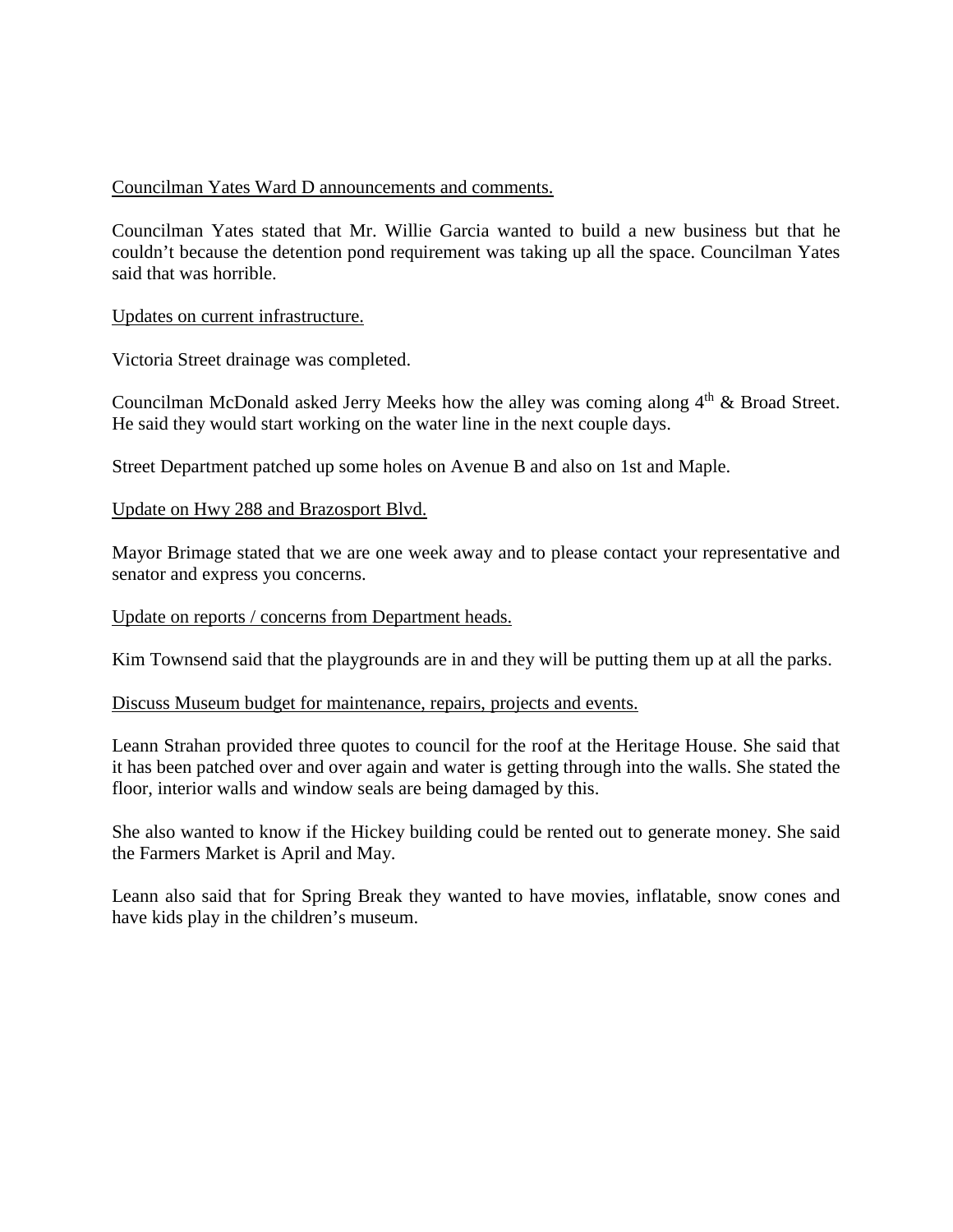## Mr. Paschal on building homes in Freeport.

Kirk Paschal with RWP Homes put on a presentation about different types of homes that he would like to build on 50 foot lots in the City of Freeport. He said he believes there are other markets and other demographics that will also rise up where he sees the overall property base and tax base that he hopes to see have a genuine interest in helping. Councilman Bass asked what type of interest rate for 30 years? Mr. Paschal said about 8 percent and subject to change. Mr. Paschal stated that he wanted to assist the City in building a strong community and he thinks home ownership brings pride in the community. Councilman Yates asked what Mr. Paschal wanted out of the City. Mr. Paschal stated that he wanted support in whatever way. Mayor Brimage said it's a great thing for the City of Freeport the price the size and everything falls in line of what we are looking for. Mr. Renabato asked Mr. Paschal if his plan to build these houses would he require a 380 agreement or if he felt that the company could make the money without It. Mr. Paschal said it was a commitment and it is a financial commitment on their part. Mr. Paschal stated that they anticipated laying 5 slabs a month. Mr. Paschal said the wanted to build a product that is reasonable and everyone is proud of.

### Discuss delivery of Council packets.

Mayor Brimage stated that he would like for the packets to be emailed and have a hard copy handed out at the Council meetings.

Closed the Formal Session at 7:45 PM and opened Executive Session.

#### Executive Session:

Section 551.071, Government Code

Consultation with City Attorney concerning pending or contemplated litigation, settlement offers or other matters in which his duty to the City Council under the Texas Disciplinary Rules of Professional Conduct of the State Bar of Texas clearly conflicts with Chapter 551, Government code, to-wit:

1. Discussion and possible action regarding claims asserted by Jeff Pynes in connections with the termination of his employment with the city and any counterclaims or other response the City may have to such claims.

No Action Taken

## Section 551.074, Government Code

Deliberations concerning the appointment, employment, evolution, reassignment, duties, discipline or dismissal or a public officer or employee or to hear a complaint or charge against an officer or employee, to wit: